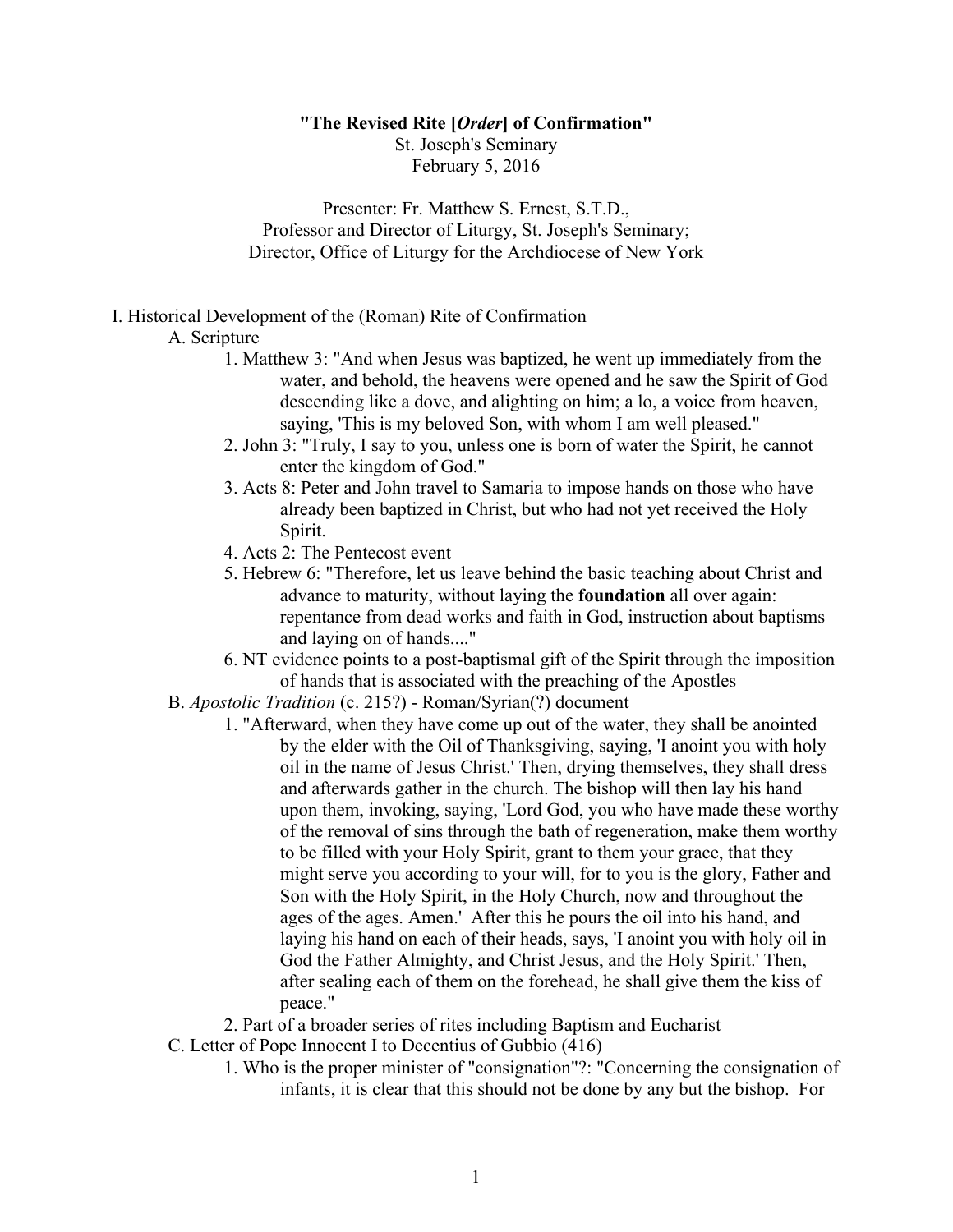presbyters, although they are priests, have not attained the highest rank of the pontificate. The right of bishops alone to seal and to deliver the Spirit the Paraclete is proved not only by the custom of the Church but also by that reading the Acts of the Apostles which tells how Peter and John were directed to deliver the Holy Spirit to people who are already baptized. For it is permissible for presbyters, either in the absence of a bishop, or when they baptize in his presence, to anoint the baptized with chrism, but only with such as has been consecrated by the bishop; and even then they are not to sign the brow with that oil, for that is reserved to bishops alone when they deliver the Spirit the Paraclete."

- 2. Tremendous impact on the liturgical development of Confirmation
	- a. Bishops became overseers of multiple worship sites
	- b. Children were being baptized soon after birth (Original Sin+infant mortality rates)
	- c. This led to many more baptisms, and the bishops simply couldn't be present at them all!
	- d. The "consignation" was, therefore, separated from baptism in most instances.
- D. Particular Grace/Effect Associated with Confirmation
	- 1. Reflection on the Pentecost event: a strengthening given by the Spirit to proclaim the saving works of Christ
	- 2. Faustus of Riez (early 5th c.): "In baptism, we are regenerated to life; after baptism, we are confirmed for battle. In baptism we are washed; after baptism, we are strengthened."

a. Military imagery = a slap on the cheek by the 13th century!

- E. 19-20th centuries: Discovery of ancient documents (like the *Apostolic Tradition*) led some theologians to ask if it would not be helpful to speak of the way in which Baptism, Confirmation, and Eucharist work together to initiate a new Christian?
	- 1. *Quam singulari* (1910): Pope Pius X asks that children receive Holy Communion at the age of discretion
		- a. For many, the order of the sacraments of initiation became: baptism at infancy, Communion at 7-8, and Confirmation sometime thereafter
- F. Vatican II: "The rite of Confirmation is to be revised in order that the intimate connection of this sacrament with the whole of Christian initiation may stand out more clearly. By the sacrament of Confirmation the faithful are more perfectly bound to the Church and are endowed with the special strength of the Holy Spirit. Hence they are, as true witnesses of Christ, more strictly obliged to spread the faith by word and deed."
- G. *Ordo Confirmationis* 1971 (English [US]- 1977)
	- 1. *Divinae consortium naturae* (Apostolic Constitution)
		- a. Bl. Pope Paul VI: "The link between confirmation and the other sacraments of initiation is shown forth more clearly not only by closer [temporal] association of these sacraments, but also by the rite and words by which confirmation is conferred."
		- b. Matter: "The Sacrament of Confirmation is conferred through the anointing with chrism on the forehead, which is done by the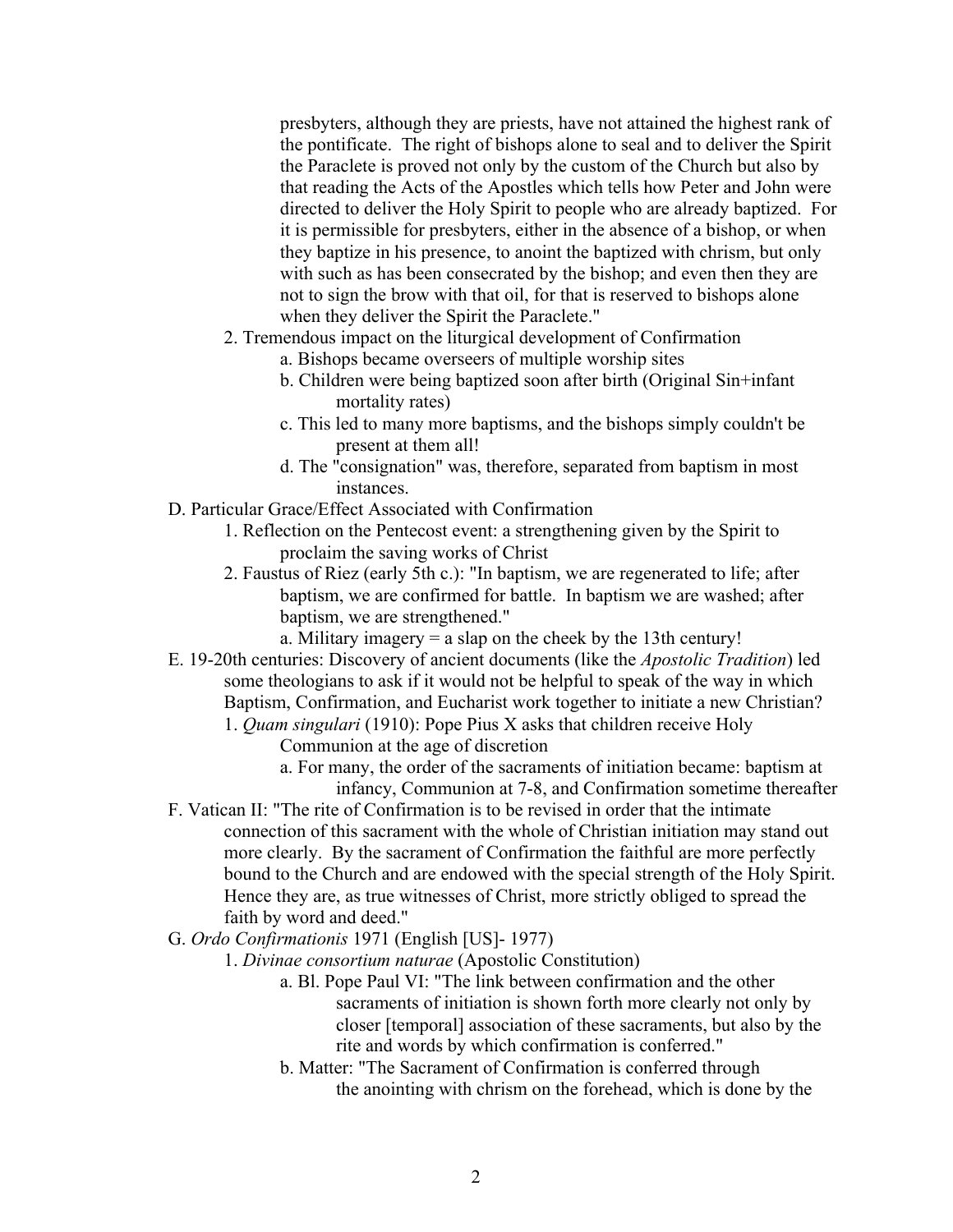laying on of the hand, and through the words, 'Receive the gift of the Holy Spirit."

- c. New Form: "Be sealed with the gift of the Holy Spirit."
- d. Addition of the renewal of baptismal promises
- e. "Confirmation is so closely linked with the holy Eucharist that the faithful, after being signed by holy baptism and confirmation, are incorporated fully into the body of Christ by participation in the Eucharist."
- f. "Adult catechumens and children who are baptized at an age when they are old enough for catechesis should ordinarily be admitted to confirmation and the Eucharist at the same time they receive baptism."

#### II. A Shift in Liturgical Language

A. 1969: *Comme le prévoit* - Dynamic Equivalence

#### 1. In translating,

- a. It is not necessary to follow the word order and structure of the original text
- b. It is necessary to convey the same meaning today that the original text would have had on its original audience.
- 2. Response in the 1970's-80's: Liturgical texts not only convey facts to us, but also attempt to persuade God.

## B. *Liturgicam authentiam*: A new and improved method of translation

- 1. Goals:
	- a. Avoid some of the perceived weaknesses of Dynamic Equivalence
	- b. Respect and Promote the Use of the Vernacular, in accordance with Vatican II
	- c. Recapture unique images, Scriptural references, and theological richness of our prayers
- 2. "Translations are not so much a work of creative innovation as it is of rendering the original texts faithfully and accurately. While it is permissible to arrange the wording, the syntax and the style... to prepare a flowing vernacular text... the original text, insofar as possible, must be translated integrally and in the most exact manner" *LA*, 20.

## C. Process

1. ICEL to Bishops' Conferences to *Vox Clara* to CDWDS

2. Revised Order of Confirmation - *recognitio* given on March 25, 2015

3. Date of Implementation in the United States: Pentecost Sunday (May 15, 2016)

# III. Revised *Order of Confirmation*

- A. No changes to the Latin typical edition, but a *retranslation* of that text into English
- B. Standardization of vocabulary
	- 1. "And with your spirit"/ "Bow down for the blessing"/ "Universal Prayer"
	- 2. *Order* of Confirmation = *Ordo Confirmationis*
- C. Prayer preceding the anointing (from the *Old Gelasian Sacramentary* 7-8th c)